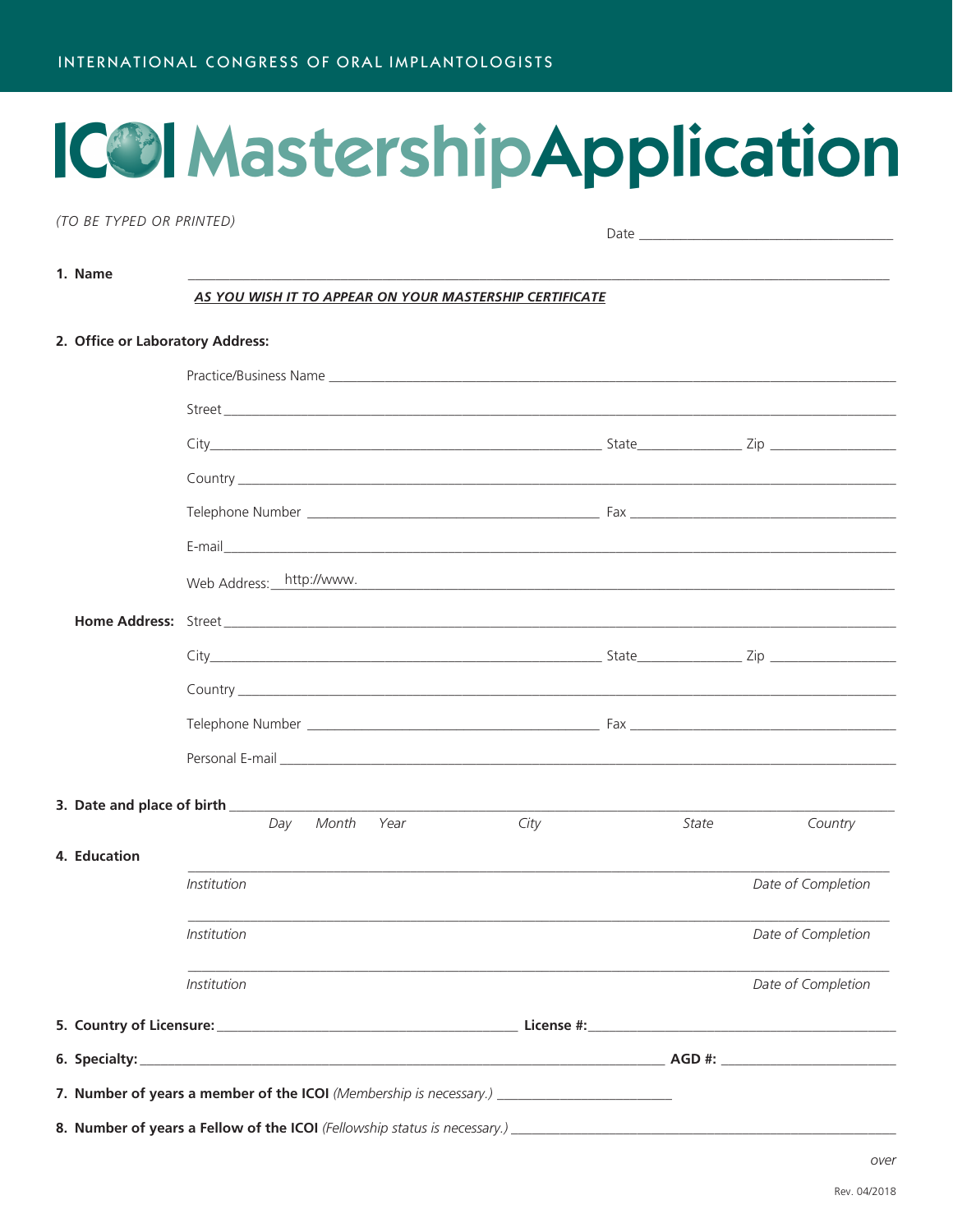### Who can apply All members who restore implants or fabricate implant prostheses.

### MASTERSHIP REQUIREMENTS:

- **1.** Provide a listing of eighty (80) completed implant cases (per patient, one patient equals one case) all of which must be at least 2 years old from restoration. From the eighty (80) cases documented on ICOI's Case Documentation Form for Mastership, submit twenty (20) of these cases with the application. **Credentialing committee may ask for additional cases.**
	- **a.** Practitioner candidates: pre- and post-operative x-rays and clinical photographs of final cases are the basic requirements for case documentation.
	- **b.** Laboratory Technician candidates: photographs or slides of completed cases on master casts or intra-orally are the minimum requirement for case documentation.

**c.** Further documentation may include patient slides or photographs, CT scans, pre-operative evaluation and planning forms, lab and restorative work authorization forms, and/or patient treatment consent forms, etc. to further detail a case. All materials should be submitted to the ICOI. There are three ways to submit your application: email t[o blukacs2002@yahoo.com](mailto:blukacs2002@yahoo.com), fax to (973) 783-1175 or mail to the ICOI Central Office.

**d.** Please use the following coding system to describe your cases on the documentation form: **Type of Implant:** Root form—**RF**, Small diameter—**SD**, Plate form—**PF**, Subperiosteal—**SP**, Narrow Ridge—**NRI Type of Restoration:** Single crown—**SCR**, Fixed bridge—**FBR**, Overdenture—**OD**, Partial overdenture—**POD**, Fixed-detachable prosthesis—**FDP**

 **Current Status:** Satisfactory function—**SF**, Compromised function—**CF**, Failed & removed—**FR**, Lost to recall—**LR**

- **2.** Provide documentation of completion of at least one hundred fifty (150) continuing implant education (CEU) hours in the preceding five (5) years (either attending in person or completing courses on-line). These hours may also be attained by teaching courses or seminars.
- **3.** Provide a letter of recommendation from a current ICOI Mastership or ICOI Diplomate or member of ICOI's Advanced Credentials Committee.
- **4.** Submit evidence of having presented at least two (2) tabletop or poster presentations within the last five (5) years.
- **5.** Submit a current Curriculum Vitae (resume).
- **6.** *Mastership Maintenance Requirement:*
	- **• All ICOI Masterships must maintain their membership in good standing and must attend at least one ICOI sponsored or co-sponsored meeting every three (3) years.**
	- **• All ICOI Masterships must also accumulate one hundred fifty (150) hours or more of "implant education" within five (5) years after becoming an ICOI Mastership.**

| <b>Mastership</b><br><b>Processing Fee:</b> | <b>Dentist:</b> \$500.00 (U.S. Funds)                                                                                                                                                                                         |  | <b>Dental Laboratory Technician: \$250.00 (U.S. Funds)</b> |                                                                                                                                                                                                                                |  |  |  |  |  |
|---------------------------------------------|-------------------------------------------------------------------------------------------------------------------------------------------------------------------------------------------------------------------------------|--|------------------------------------------------------------|--------------------------------------------------------------------------------------------------------------------------------------------------------------------------------------------------------------------------------|--|--|--|--|--|
| Please note:                                | CREDENTIALS MUST BE AWARDED AT AN ICOI SPONSORED OR CO-SPONSORED SYMPOSIUM.                                                                                                                                                   |  |                                                            |                                                                                                                                                                                                                                |  |  |  |  |  |
|                                             | I would like to receive my award at the following ICO meeting:<br>(please allow 6 weeks for application and certificate processing)                                                                                           |  |                                                            |                                                                                                                                                                                                                                |  |  |  |  |  |
|                                             | A separate meeting registration form and fee should be submitted indicating that you will be receiving your<br>award at the above meeting.                                                                                    |  |                                                            |                                                                                                                                                                                                                                |  |  |  |  |  |
| Payment by:                                 | Check (Make your check payable to the <b>ICOI</b> ) $\Box$ Visa $\Box$ MasterCard $\Box$ American Express                                                                                                                     |  |                                                            |                                                                                                                                                                                                                                |  |  |  |  |  |
|                                             |                                                                                                                                                                                                                               |  |                                                            | Exp. Date _________________ CVV No. _____________                                                                                                                                                                              |  |  |  |  |  |
|                                             | Signature and the state of the state of the state of the state of the state of the state of the state of the state of the state of the state of the state of the state of the state of the state of the state of the state of |  |                                                            | Date and the contract of the contract of the contract of the contract of the contract of the contract of the contract of the contract of the contract of the contract of the contract of the contract of the contract of the c |  |  |  |  |  |
|                                             |                                                                                                                                                                                                                               |  |                                                            |                                                                                                                                                                                                                                |  |  |  |  |  |

## PLEASE DIRECT QUESTIONS AND/OR SUBMIT THE APPROPRIATE MATERIALS DIRECTLY TO:

**ICOI Credentials Committee, 55 Lane Road, Suite 305, Fairfield, NJ 07004 Phone: 973-783-6300 • Fax: 973-783-1175 • E-mail: [blukacs2002@yahoo.com](mailto:blukacs2002@yahoo.com)**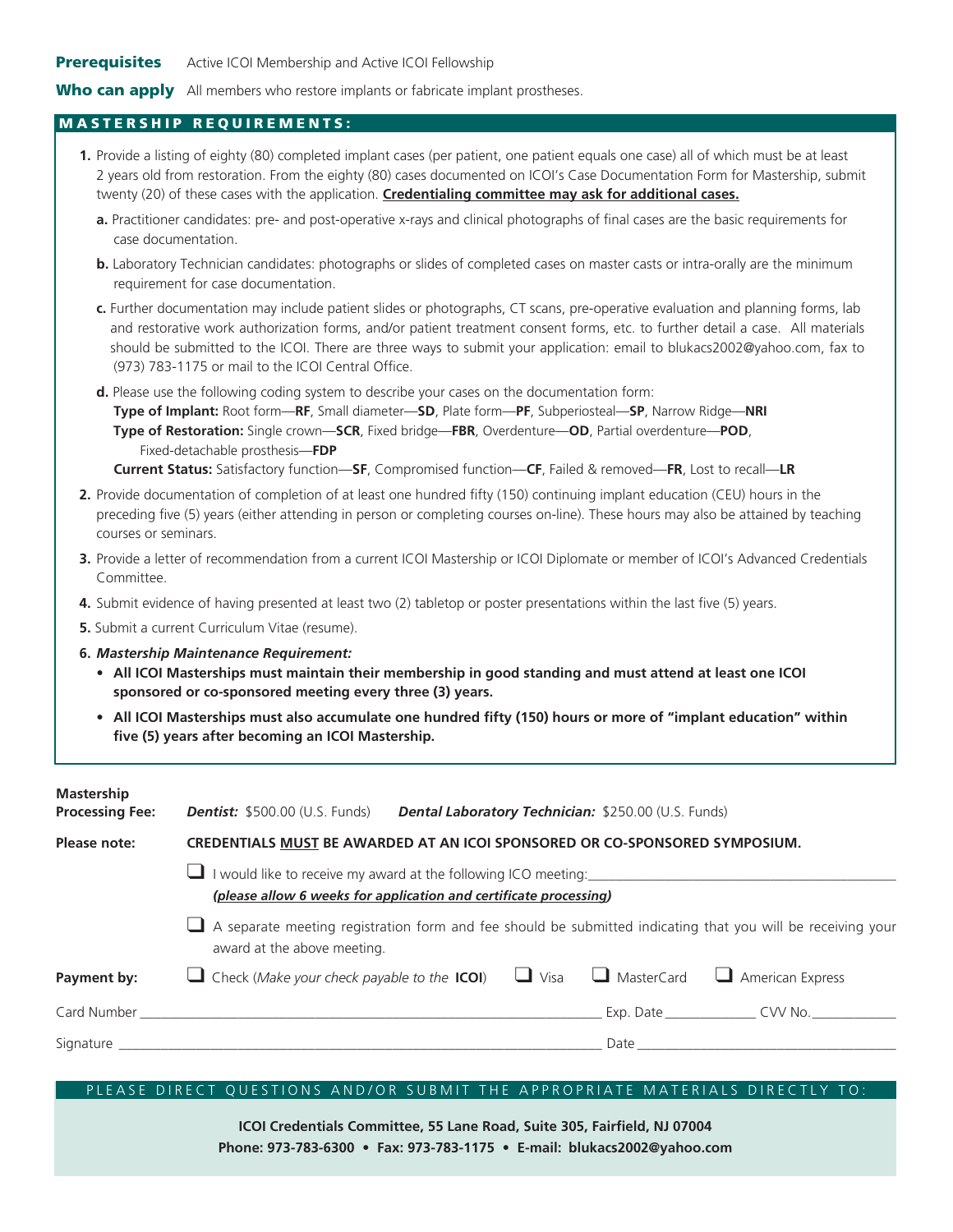# ICOI MASTERSHIP CANDIDATES - DOCUMENTATION FORM

**Name** \_\_\_\_\_\_\_\_\_\_\_\_\_\_\_\_\_\_\_\_\_\_\_\_\_\_\_\_\_\_\_\_\_\_\_\_\_\_\_\_\_\_\_\_\_\_\_\_\_\_\_\_\_\_\_\_\_\_\_\_\_\_\_\_\_\_\_\_\_\_\_\_\_\_\_\_\_\_\_\_\_ **Date** \_\_\_\_\_\_\_\_\_\_\_\_\_\_\_\_\_\_\_\_\_\_\_\_\_\_\_

|                              | Patient's<br>ID# or<br>Initials | $\begin{array}{ l } \hline \text{Maxillary/} \\ \hline \text{Mandibular} \end{array}$<br>Arch | Date<br>Implant(s)<br>Placed | Type of<br>Implant | Implant Surgical<br>Dentist/Implant Brand | Date of<br>Uncovery Restored | Date | Restorative<br>Dentist | Type of<br>Restoration | Dental<br>Lab | Current<br>Status |
|------------------------------|---------------------------------|-----------------------------------------------------------------------------------------------|------------------------------|--------------------|-------------------------------------------|------------------------------|------|------------------------|------------------------|---------------|-------------------|
| $\mathbf{1}$ .               |                                 |                                                                                               |                              |                    |                                           |                              |      |                        |                        |               |                   |
| $\overline{2}$ .             |                                 |                                                                                               |                              |                    |                                           |                              |      |                        |                        |               |                   |
| 3.                           |                                 |                                                                                               |                              |                    |                                           |                              |      |                        |                        |               |                   |
| $\overline{4}$ .             |                                 |                                                                                               |                              |                    |                                           |                              |      |                        |                        |               |                   |
| 5.                           |                                 |                                                                                               |                              |                    |                                           |                              |      |                        |                        |               |                   |
| 6.                           |                                 |                                                                                               |                              |                    |                                           |                              |      |                        |                        |               |                   |
| 7.                           |                                 |                                                                                               |                              |                    |                                           |                              |      |                        |                        |               |                   |
| 8.                           |                                 |                                                                                               |                              |                    |                                           |                              |      |                        |                        |               |                   |
| 9.                           |                                 |                                                                                               |                              |                    |                                           |                              |      |                        |                        |               |                   |
| 10.                          |                                 |                                                                                               |                              |                    |                                           |                              |      |                        |                        |               |                   |
| $ 11$ .                      |                                 |                                                                                               |                              |                    |                                           |                              |      |                        |                        |               |                   |
| 12.                          |                                 |                                                                                               |                              |                    |                                           |                              |      |                        |                        |               |                   |
| 13.                          |                                 |                                                                                               |                              |                    |                                           |                              |      |                        |                        |               |                   |
| 14.                          |                                 |                                                                                               |                              |                    |                                           |                              |      |                        |                        |               |                   |
| 15.                          |                                 |                                                                                               |                              |                    |                                           |                              |      |                        |                        |               |                   |
| 16.                          |                                 |                                                                                               |                              |                    |                                           |                              |      |                        |                        |               |                   |
| 17.                          |                                 |                                                                                               |                              |                    |                                           |                              |      |                        |                        |               |                   |
| 18.                          |                                 |                                                                                               |                              |                    |                                           |                              |      |                        |                        |               |                   |
| 19.                          |                                 |                                                                                               |                              |                    |                                           |                              |      |                        |                        |               |                   |
| 20.                          |                                 |                                                                                               |                              |                    |                                           |                              |      |                        |                        |               |                   |
| $\overline{21}$              |                                 |                                                                                               |                              |                    |                                           |                              |      |                        |                        |               |                   |
| 22                           |                                 |                                                                                               |                              |                    |                                           |                              |      |                        |                        |               |                   |
| 23.                          |                                 |                                                                                               |                              |                    |                                           |                              |      |                        |                        |               |                   |
| $\overline{24}$              |                                 |                                                                                               |                              |                    |                                           |                              |      |                        |                        |               |                   |
| $\overline{25}$              |                                 |                                                                                               |                              |                    |                                           |                              |      |                        |                        |               |                   |
| $\frac{1}{26}$               |                                 |                                                                                               |                              |                    |                                           |                              |      |                        |                        |               |                   |
| $\overline{27}$              |                                 |                                                                                               |                              |                    |                                           |                              |      |                        |                        |               |                   |
| $\overline{28}$ .            |                                 |                                                                                               |                              |                    |                                           |                              |      |                        |                        |               |                   |
| 29.                          |                                 |                                                                                               |                              |                    |                                           |                              |      |                        |                        |               |                   |
| 30.                          |                                 |                                                                                               |                              |                    |                                           |                              |      |                        |                        |               |                   |
| 31.                          |                                 |                                                                                               |                              |                    |                                           |                              |      |                        |                        |               |                   |
| $\overline{32}$              |                                 |                                                                                               |                              |                    |                                           |                              |      |                        |                        |               |                   |
| $\boxed{33}$                 |                                 |                                                                                               |                              |                    |                                           |                              |      |                        |                        |               |                   |
| 34.                          |                                 |                                                                                               |                              |                    |                                           |                              |      |                        |                        |               |                   |
| $\boxed{35}$                 |                                 |                                                                                               |                              |                    |                                           |                              |      |                        |                        |               |                   |
| $\overline{\phantom{0}}$ 36. |                                 |                                                                                               |                              |                    |                                           |                              |      |                        |                        |               |                   |
| 37.                          |                                 |                                                                                               |                              |                    |                                           |                              |      |                        |                        |               |                   |
| 38.                          |                                 |                                                                                               |                              |                    |                                           |                              |      |                        |                        |               |                   |
| 39.                          |                                 |                                                                                               |                              |                    |                                           |                              |      |                        |                        |               |                   |
| 40.                          |                                 |                                                                                               |                              |                    |                                           |                              |      |                        |                        |               |                   |